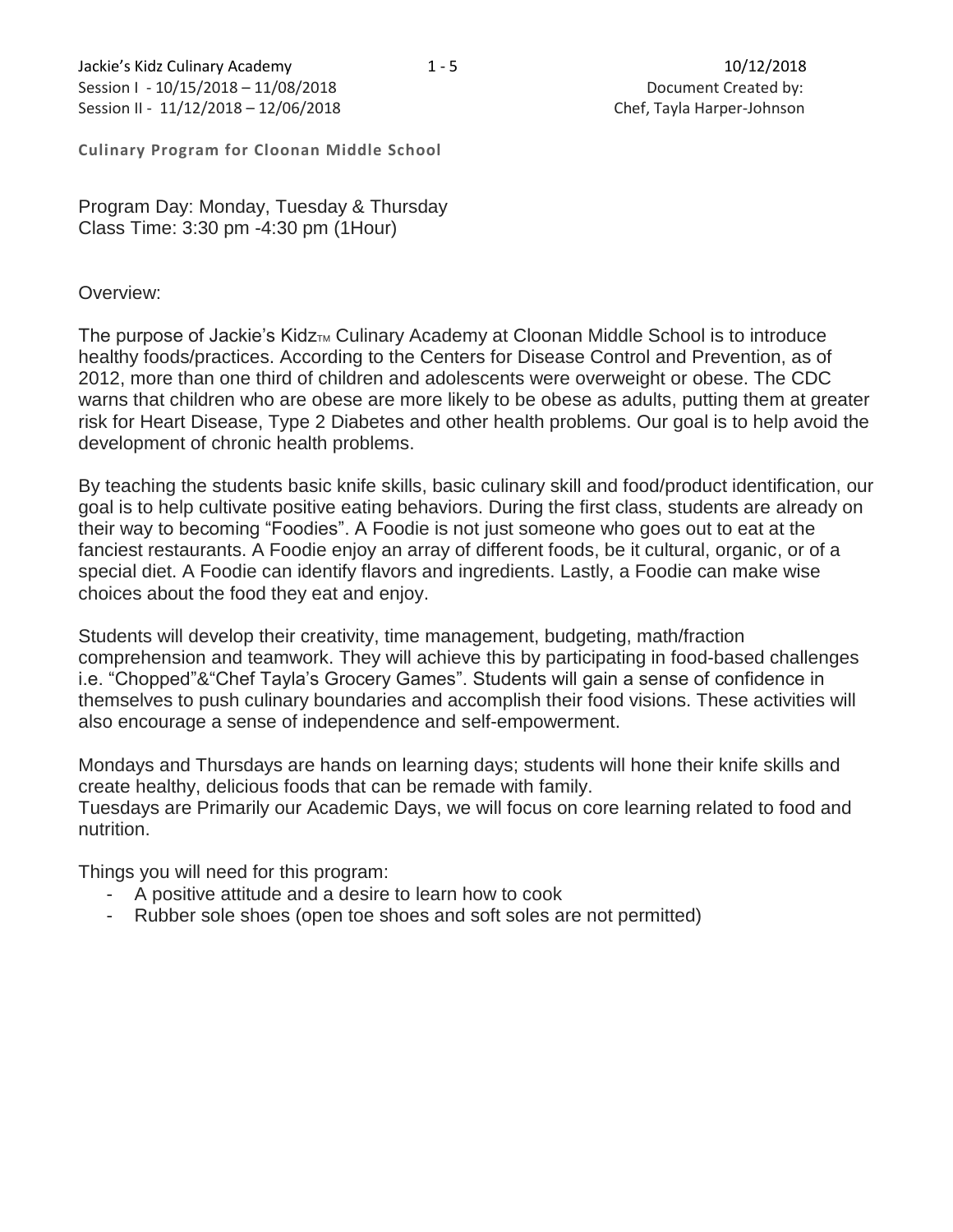Jackie's Kidz Culinary Academy 2 - 5 10/12/2018 Session I - 10/15/2018 – 11/08/2018 **Document Created by:** Session II - 11/12/2018 - 12/06/2018 **Chef, Tayla Harper-Johnson** 

# **Tuesday - 10/9/2018**

Orientation of CASA Program

# **Session I - 10/15/2018 – 11/08/2018**

## **Week 1- Introduction/Orientation**

## **Monday - 10/15/2018**

# About Chef Tayla

## About Me Icebreaker

- Name
- Favorite Food

## Introduction of Class

- $-$  Jackie's Kidz<sub>™</sub> Culinary Academy Pledge
- How the Pledge relates to the kitchen/ cooking
- Healthy Eating
- What is Healthy Eating?
- Who can be a "Foodie"
- Definition of being a "Foodie"

Expectations / Kitchen guidelines

- Review of Jackie's Kidz $<sub>TM</sub>$  Pledge</sub>
- Kitchen Cleanliness (brief)
- Hygiene & Handwashing

## **Tuesday - 10/16/2018**

How to use a Knife Knife Safety Identifying Knives Recipe: Pico de Gallo with Tortilla Chips

# **Thursday - 10/18/2018**

Knife Skills Continued Sustainability/ Reducing Food Waste Introduction to Food Label Reading – Ingredients Recipe: Chickpea pasta with Fresh tomato sauce

# **Week 2**

# **Monday - 10/22/2018**

Recipe: Hummus with Pita Chips and Veggies Students are given assignments:

- 1- Recipe Reader
- 2- Vegetable Prep/Cutting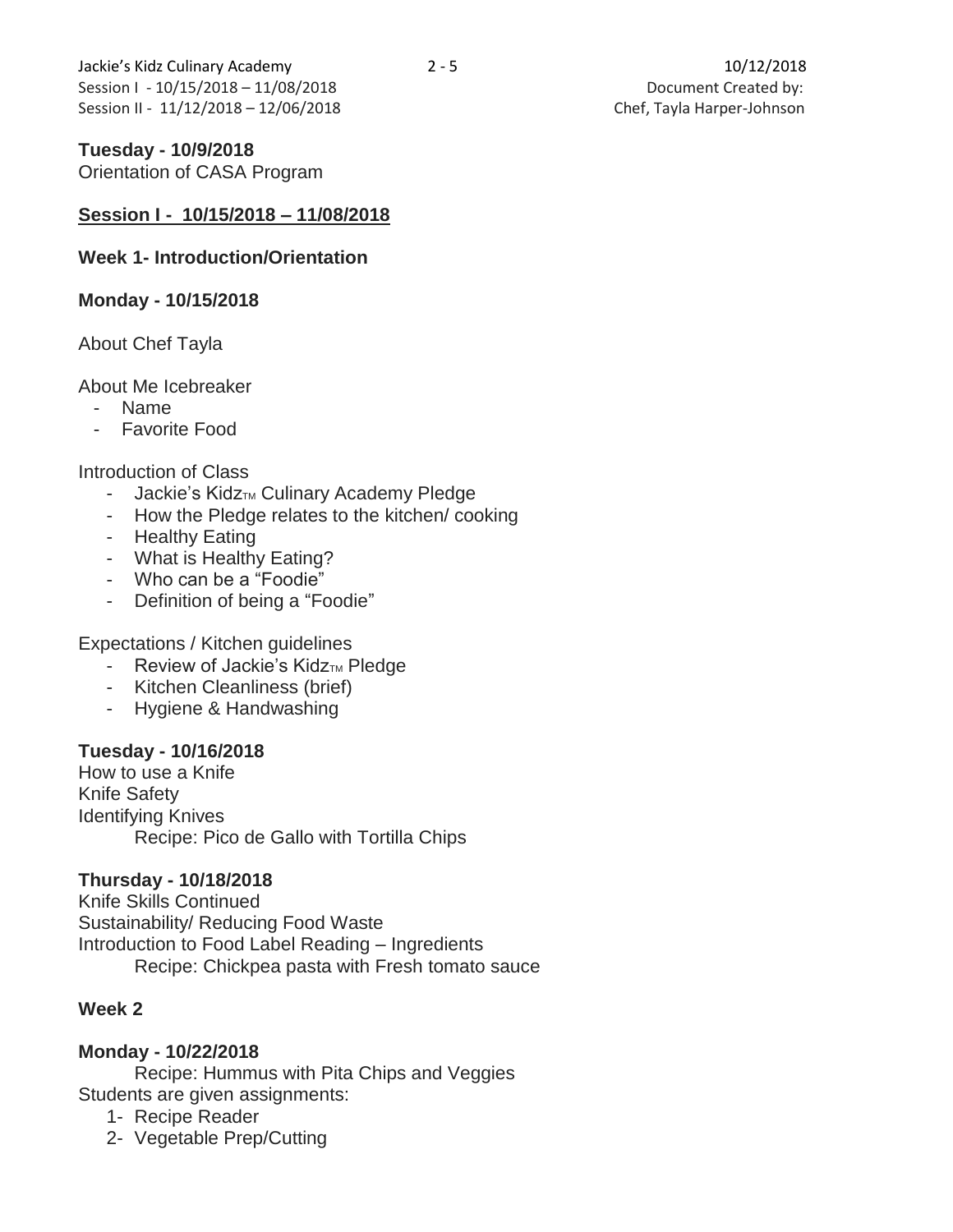1- Measuring Ingredients 1- Using Food Processor Introduction to Plating / Presentation

**Tuesday - 10/23/2018** Quiz: Knife Identification Favorite Food Project – Beginning

**Thursday - 10/25/2018** Label Reading Ingredients & Nutrition Recipe: Pita Pizza

# **Week 3**

**Monday - 10/29/2018** Recipe: Healthy Candied Apples

**Tuesday - 10/30/2018** Kitchen Safety with Mr. Tim -Kitchen safety quiz

# **Thursday - 11/01/2018**

Favorite Food Project

- How to make it Heathy

- Healthy Portions (Handout) Finding Recipes from Cookbooks (Group Project) Identifying Measurements Identifying Measurements (Worksheet)

# **Week 4**

**Monday - 11/05/2018** Executing recipes from cookbooks (4 classes)

**Tuesday – 11/06/2018** SCHOOL CLOSED

**Thursday – 11/08/2018** Recipe: From 11/1's lesson plan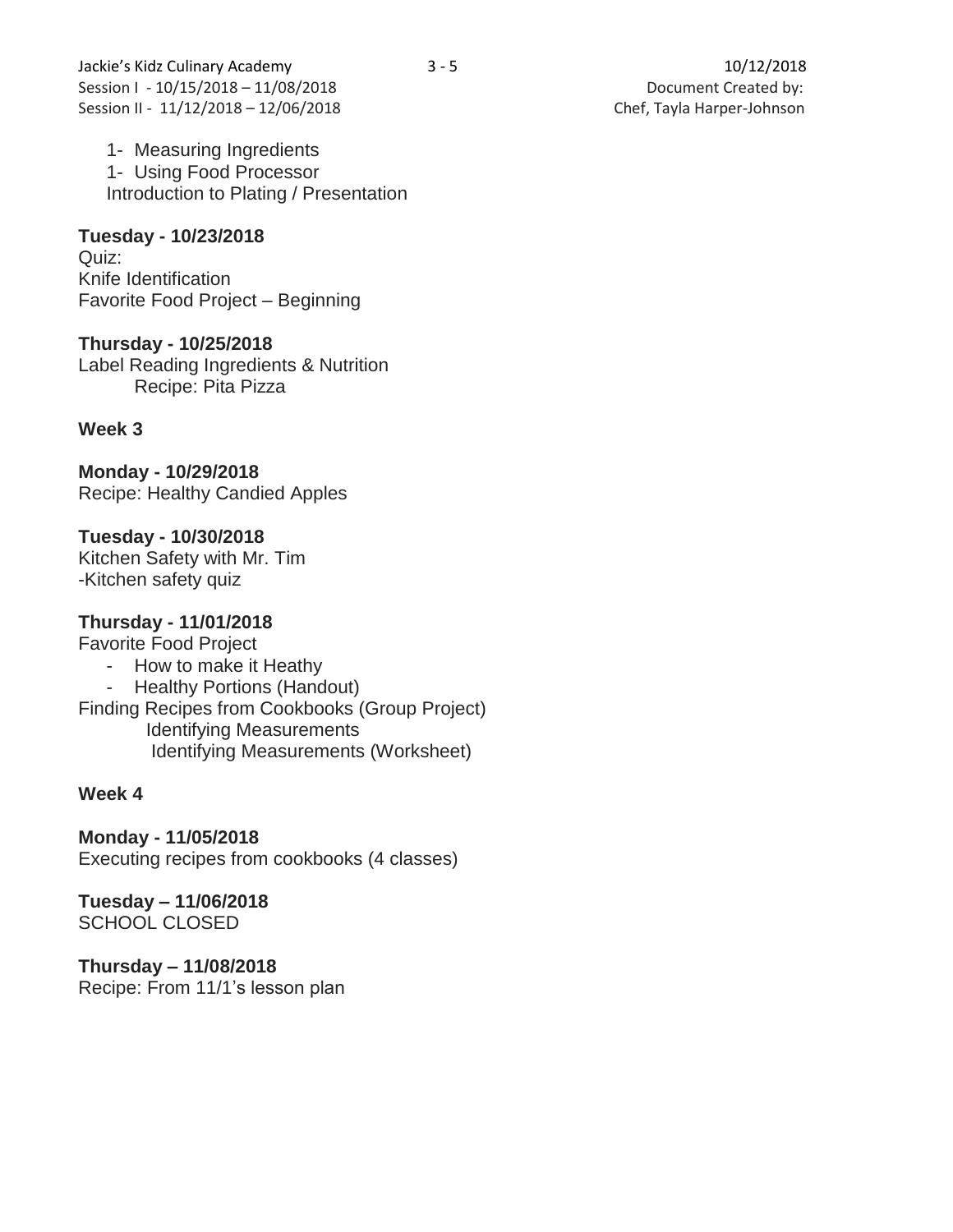# **Session II - 11/12/2018 – 12/06/2018**

#### **Week 5**

**Monday - 11/12/2018** SCHOOL CLOSED

## **Tuesday - 11/13/2018**

-Temperatures -Washing Vegetables -Importance of washing fruits and vegetables -Food Safety Recipe: From 10/29's lesson plan

## **Thursday - 11/15/2018**

How to set the Table Eating Seasonally- What's in Season Recipe: Sautéed Butternut Squash Hash

## **Week 6**

**Monday - 11/19/2018** Recipe: Thanksgiving Trail Mix

**Tuesday - 11/20/2018** Dining Etiquette

**Thursday - 11/22/2018** NO SCHOOL

## **Week 7**

**Monday - 11/26/2018** Recipe: Sugar & Sweetener Free Birthday Cake

**Tuesday - 11/27/2018** Fall Fruits Recipe Math

**Thursday - 11/29/2018** Recipe: Whole Wheat Oatmeal Jam Bars

## **Week 8**

**Monday - 12/03/2018** Recipe: Chopped Competition